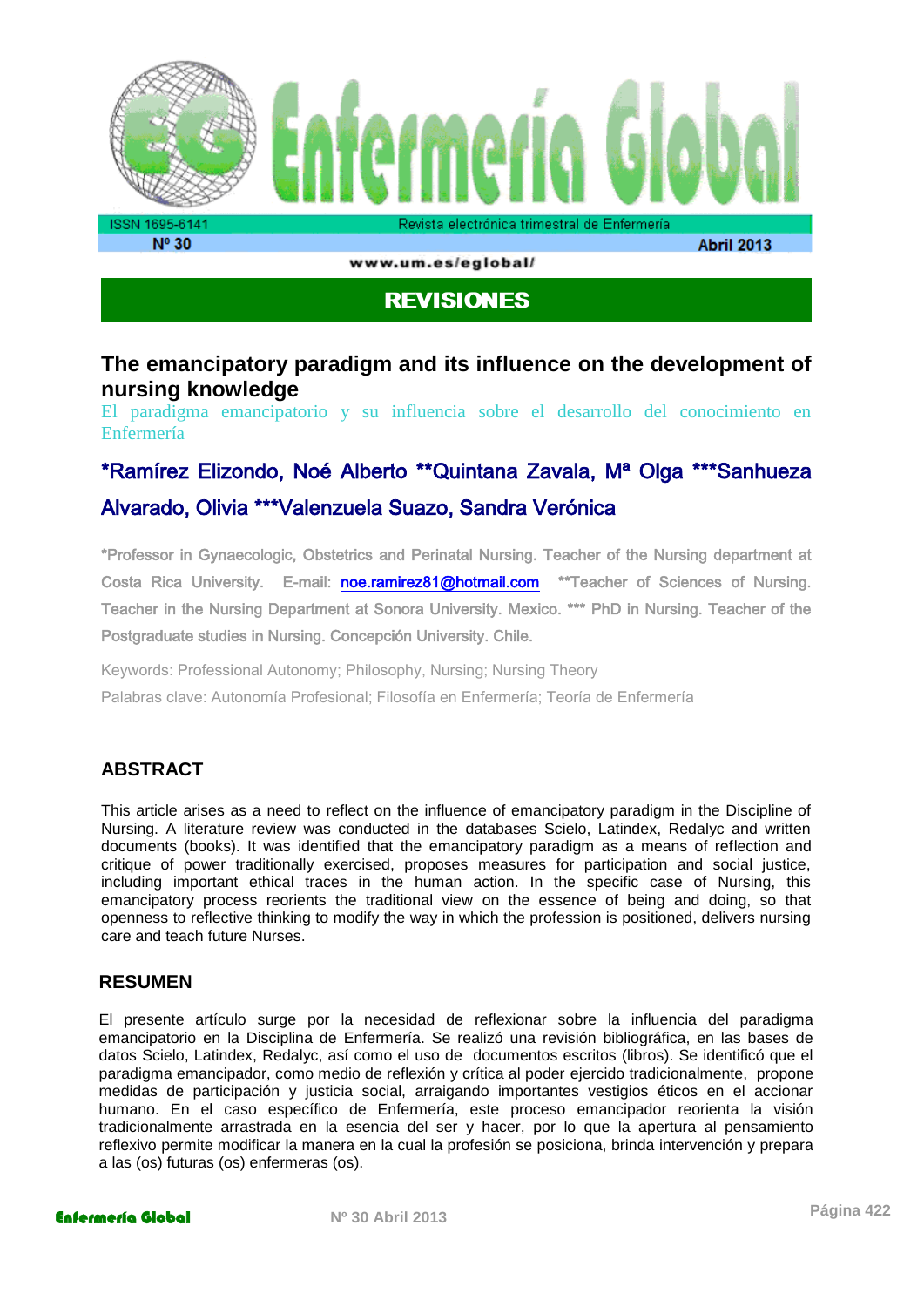#### **INTRODUCTION**

The research is of great importance for the development of the discipline, professions and science of Nursing, as it acquires strength by means of it, it is renovated and it turns autonomous, as it constitutes a tool that lets the disciplinary improvement, it avoids the blockage and it leads to give up the practice by tradition  $(1)$  for giving a disciplinary sense to the practice of nursing.

From this point of view, it results significant to think about the research of aspects that reveal the particularities of the human being, as its understanding and analysis improve the practice, making evident the experiences lived by nurses and users in their interactions.

The previous would be possible enquiring with qualitative methodologies of research and using innovating paradigms. This research trend in the area of health has strongly invaded since approximately twenty years ago and it looks for the comprehension of complex and changeable phenomena, taking special interest in revealing the point of view of the other, who is unknown and who hadn't had voice to build knowledge that includes the feeling and perception of the individuals and the communities, together with the community contexts and letting a dialogic relationship with the several disciplines that take part in the areas of health, society and politics  $(2)$ .

The purpose of this work is to think about the necessity of using new paradigms and methodologies in the disciplinary Nursing development as a chance to strength the object of study, enhancing in the emancipatory paradigm and its utility to increase the professional autonomy of Nursing, both in the labor and academic field.

#### **METHOD**

A bibliographical review was carried out in the databases Scielo, Latindex and Redalyc, as much as the use of the written literature. The articles were based on a referential analysis, that lets the development of a relative positioning of the implications of the emancipation and its scope in the knowledge of Nursing. The key words for the search were: emancipatory paradigm, nursing and professional autonomy.

#### **DEVELOPMENT**

#### **Paradigm and its implementation in Nursing**

Nowadays several paradigms in the research of sciences of health are used, the disciplined exploration in this field is mainly carried out inside two wide paradigms, both legitimate for the scientific research, which are the positivist and the naturalistic, however, there are other research paradigms from the social sciences which are commonly known as Critical Theory or Dialectical Hermeneutics<sup>(3)</sup>. When carrying out an analysis of the positivism, post positivism, constructivism and critical theory, the two first correspond to the dominating paradigms, to the inherited perspective, its interest is the explanation, prediction and control; whereas the constructivism is interested in the understanding and rebuilding of the facts, as much as the critical theory has a research interest of reflection, transformation, restitution and emancipation (4).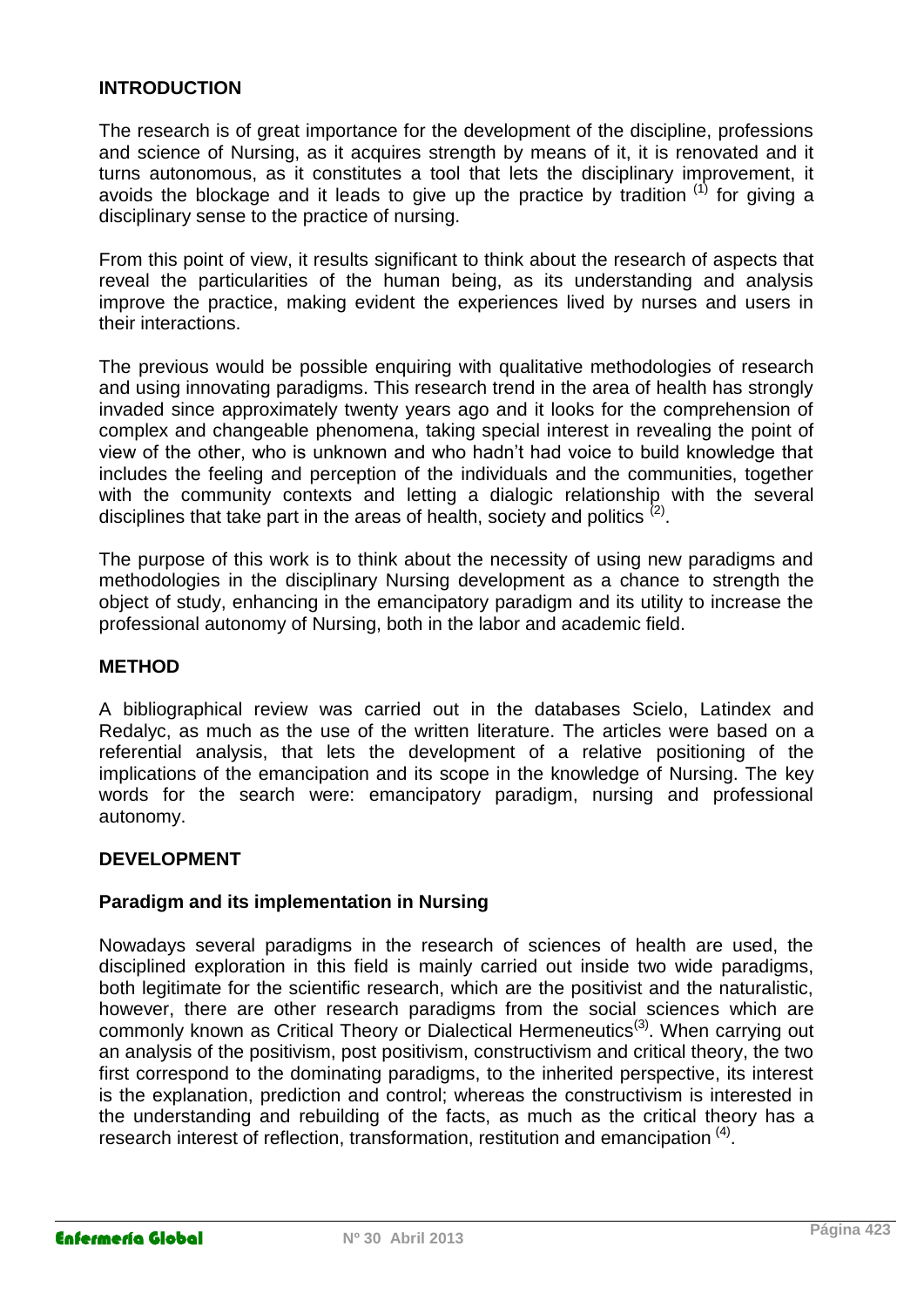In relation to the applied method by each one of the paradigms, the positivist is focused on the quantitative method, whereas the post positivism applies mixed methodologies. The constructivism and the critical theory use mainly qualitative methodologies. However, different perspectives where it is affirmed that the use of qualitative and quantitative methods can be appropriate for any paradigm of research exist, in spite of the fact that the questions of method are secondary towards the paradigm<sup>(4)</sup>.

The critical theory is a wide paradigm that offers to the Nursing the adequate framework to study phenomena that is not tackled easily, that is, complex situations like the chauvinism, violence, inequality, among others, that normally seem to be invisible, as its boarding implies to make equitable and fair measures to improve the health of the communities, what results complex from a traditional paradigm.

North American authors set out to integrate the emancipatory knowledge to the patterns of knowledge of Nursing by Carper (1978), that includes the aesthetic or artistic pattern, recognized as that which is felt after having interacted and understood the other's experience; the personal, that consists on the way in which knowledge is acquired from the intimate perspective; the ethic that lets recognizing the compromise and respect towards human life and the moral duty of the nursing profession; the pattern of empiric knowledge, that is obtained through the results of the scientific research and since its proposal to include, the emancipatory knowledge pattern, that consists of the capacity not only for noticing the injustices in a social order, but also for examining critically why these injustices are not evidenced<sup>(5)</sup>.

#### **Critical theory and Emancipatory Paradigm**

The critical theory was born with the philosophers Horkheimer and Adorno, founders of Frankfurt school, who questioned the modernity of the occidental world arguing that the mythology and tradition fed the process of men alienation. From the critical tradition, Jürgen Habermans was who linked the philosophy with the anthropology and from that, alternative dimensions of emancipatory communicative rationality  $^{(6)}$  are revealed.

Habermans, is known as a social analyst, who focus his studies on the modern rationality, the interest of knowledge, the theory of the communicative action and the process of emancipation, he marks that knowledge has a liberating and ethic character more than dominating and technical, and that the constitutive interests of the knowledge in the technical field are the empiric-analytic sciences; in the practical field, the history and the hermeneutics, that is to say, the symbolic interaction; whereas the emancipatory knowledge is focused on the social and philosophical sciences. Habermans distinguishes three rationalities: the technical, like the dominance of nature; the hermeneutic, like the communicative interests, the purpose of communication and the understanding between the liberation, which is common of the reflection of the critical disciplines<sup>(7)</sup>.

The approach of the critical theory is the abolition of the social injustice, the justice is shown as necessary and indispensable, the emancipatory paradigm looks for the social change, focused on the freedom and release, both in the process of the research and in the transformation of the society itself, and it accomplishes with three characteristics: to include the experiences of the researcher in the research questions, the objectives of interest and the strategies for changing its condition. This paradigm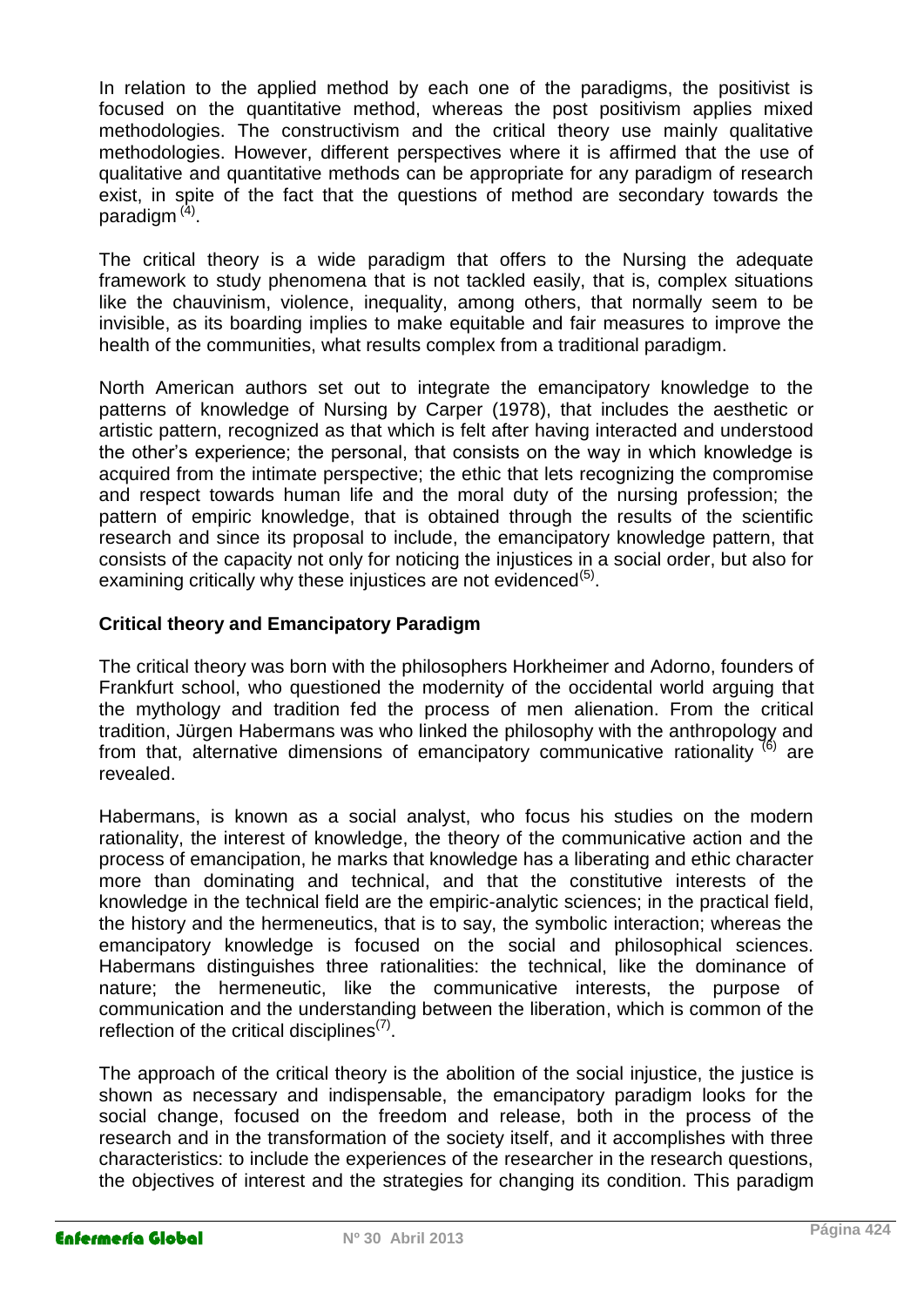covers the distribution of power in the equal situation. In the emancipatory process it is talked about negotiation, reciprocity and empowerment, taking the emancipation as a critical position that through the participative approach leads to a building awareness , using as methodology of research the qualitative, participative, by means of critical analysis, letting the human phenomena to emerge and to be investigated (8).

The interest of the emancipatory paradigm is to recognize the psychological cognitive, moral, political and social reality of all the participants of the research, including the researcher itself, with the aim of focusing on the understanding of the group to provoke a systematic change, that lets transforming the practice and structures, through the empowerment and the transforming process creating collaborative relationships, developing strategies of comradeship, negotiating power and creating participative environments, by means of the action reflection, compromise in dialogue, listening, questioning and setting problems and above all promoting the critical thinking<sup>(9)</sup>.

The building awareness, required for the development of work inside the emancipatory paradigm has been understood and promoted by Paulo Freire as a way for learning to perceive the social, political and economic contradictions and to carry out actions against the oppressive elements of the reality. "The achievement of this building awareness requires, frequently, the problem identification of the conflictive situations in which it is lived, otherwise, they would remain at the level of a general unconsciousness" (10).

The previous would be achieved when implementing critical and emancipating research action, which pursuits to integrate the science and politics, not to exceed the resistance against the change among people, but to transform that passive resistance into active opposition. In this research the author is integrated in the community not as a wise or expert but as an equal, what lets him learn by the community and realize their really feeling. "The group is not a simple object of observation and manipulation any more. The object man is transformed into a subject of knowledge and subject of change. This paradigm emphasizes the historical context in which the action is carried out, it strains to maintain the knowledge in the scenery in which it is born, to confront it against the social practice (the evolution of knowledge), by means of tactics and strategies of change (11).

This methodology in the practice of Nursing leads to develop the comprehensive observation of the phenomena, where it is established not only a friendly relationship between the researcher and the members of the community, but it also creates an analysis in general of the main identified problems by those who live them, to establish strategies and collective interventions orientated to the participative solutions of the problem(s). The introduction of the emancipatory knowledge to the nursing is the way to make possible the social and structural change and it is time to examine regarding the criticism the social influences about the welfare and health. The emancipatory knowledge as the capacity for evidencing injustices in a social order and for examining in a critical way why the injustices seem not to be seen or to remain invisible and let identifying social and structural changes needed to correct the social institutional problems<sup>(5)</sup>.

Nurses need to create a practice where the knowledge that goes beyond the development of abilities to solve problems can be developed. This practice is called "the process of the emancipatory knowledge", what obliges to extend the reference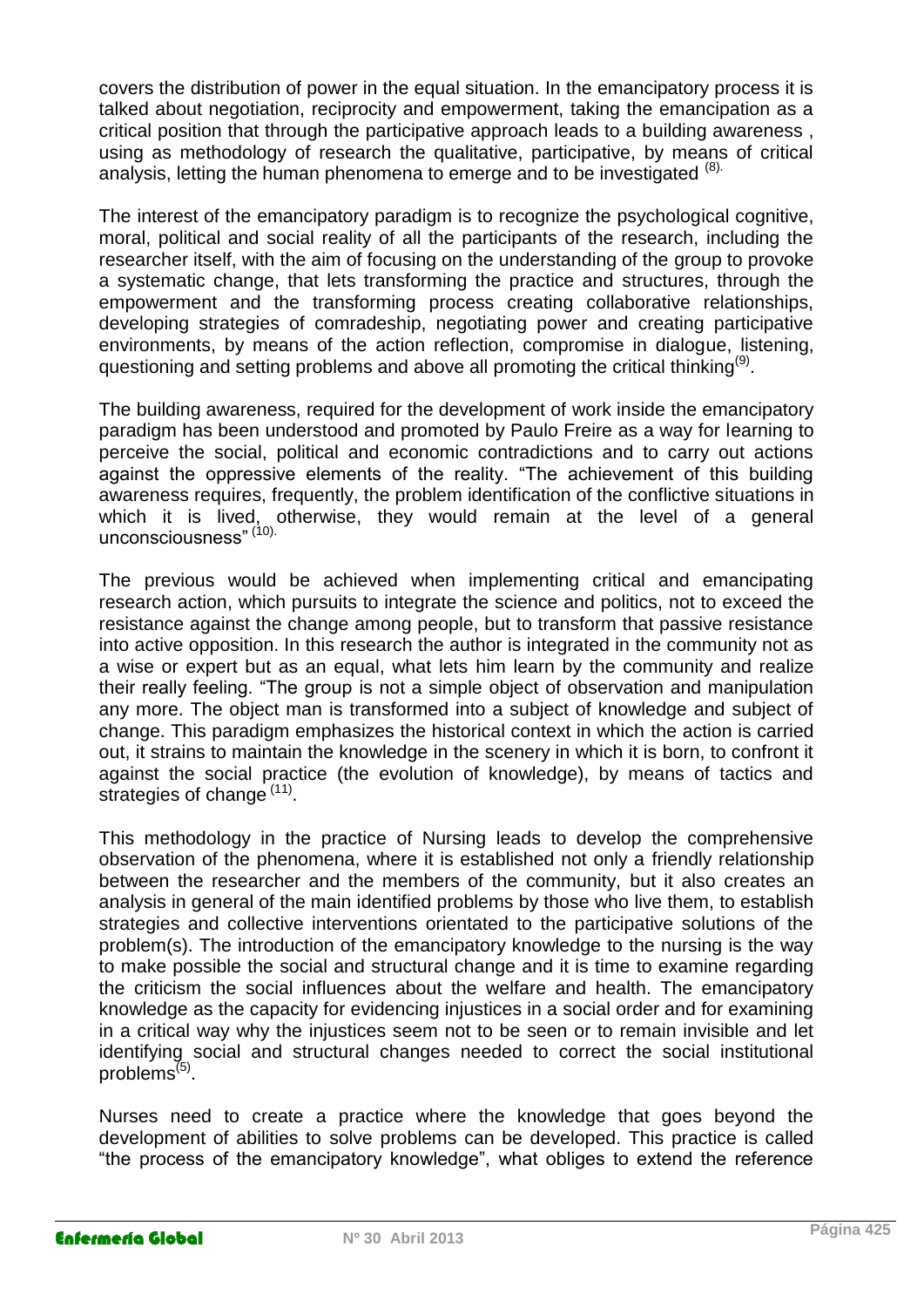frames and to detect patterns and structures in the situations which are problematic day-to day <sup>(5)</sup>.

#### **The autonomy of Nursing as an emancipatory process**

The discipline of Nursing, like the majority of the areas of health, is kept under a constant improvement in the body of knowledge that lets orientating its efforts to develop a profession with solid basis and critical positions towards the social transformations that exist in the majority of the countries of the globe. By means of these changes the profession has improved in a continuous way and the formulation of questions related to its role (making) and essence (being) and to postulate optimal addressing that lets improving the current social position, orientating the efforts for an autonomy that rescues an approach of higher equity and equality in the sanitary field, towards the patriarchal power of other disciplines that are imposed.

"In these days that we experience a globalized world, the pluralist debate from where Nursing is growing as a discipline, must tackle two aspects: on the one hand, the complex world in which it is immersed the profession of Nursing, on the other hand, the recognition of the inequity conditions that affect to an important part of women.

Nursing is still a profession whose members are mainly women, that live in an inequity system and whose experiences locate them in a particular context when they face social and sanitary problems, as the patriarchal system entrust them the aspect of care, that is recognized feminized in our  $word^{\prime(12)}$ .

It is precise to retake the historical evolution of Nursing, understood as the process of cognitive conformation and also in the mainly female group that forms it, where it is necessary to clarify that because of being like that, they can't not be responsible for the made mistakes, and it is referred to a mainly patriarchal society that has traditionally charged at women and in one or other way it has given her lower and punitive roles where the dominant man "God" keeps the controller power above his angels (seen these as nurses) ,so the continuity of a paradigm of access to the power and knowledge, focused on a virile archetype of a model of rational man (a whole semiology of the dominating man) has made room for the hidden of shapes of dominance that are still alive apart from the criticism and the liberating action, what gives rise to a historical discrimination about those less fortunate people, such as women and other socio-demographic categories that suffer specific ways of domination.

"These ways of dominance, promoted in the capitalist civilization (and the brutality) are much more than a super structural effect or a reflection of the economic conditions. They thread the social knitting and have soaked into the human psyche and culture. The permanence of racist, sexist and authoritarian patriarchal relationships that radiate the social knitting to the doors of the new millennium, even under speeches which were expected to be democratic or anti-system $^{(13)}$  can't be explained in any other way.

The history shows that Nursing has stepped significantly in the philosophic positioning about the body of knowledge that supports nursing and the use of that knowledge in the daily practice, in the multiple sectors in which it takes part, so it is necessary a way to a domain of equality and equity which makes easier to be a fellow participant  $(14)$  in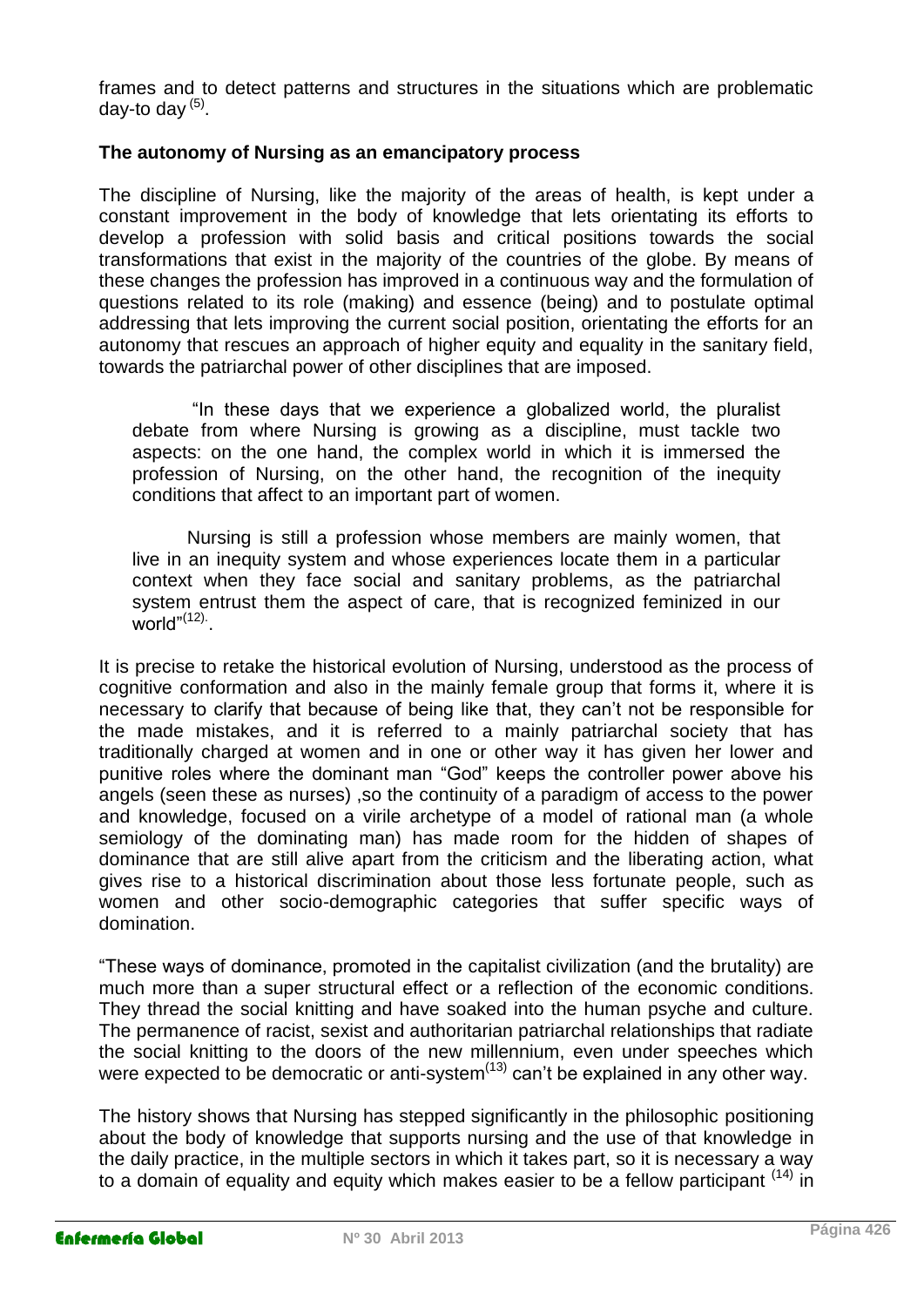an equal way, taking decisions referring to health, seeing this last one as an action directed to one person or collective.

That freedom or Independence represents a breakup of the power exercised by several social determiners that has to do with a construct established between being and making (without sidelining the historical antecedent) that in some way lead to a blockage of the discipline, but at the same time it lets recapitulating the directions of the future.

It is true that the essence of the profession during many years was coordinated by the defeat and submission to positivist biomedical models, the speech referent to the evolution mustn't come to a standstill in the antecedent, but improve to the critical reflection, "the dominance of the nature becomes in a dominance of the human being above other human beings, and at least in a nightmare of self-domain" <sup>(15)</sup>

It is possible that the power mobilizes the human being or a discipline to initiate dichotomy speeches of the reality and the wondered, or in contrast of the fair by demonstration, however, as it was mentioned before, the blockage of the discipline is not exclusive of its members, but it involves several determiners that make use of the power to generate benefit or prejudice.

Might it be that Nursing has been in some way blocked by the speech of appropriation of others, even itself? Understanding it as the right to speak in the name of certain speeches, understand it and use it, taking into account that to access it, it is necessary to belong to a monopoly group regulated by certain subjects or institutions, like "the speech in the 16<sup>th</sup> century didn't constitute a common speech of free circulation, but it remained circumscribed to a very reduced field of scholars like the medical speech, and in some literary way"<sup>(16)</sup>, conditioning in this way a fairer equity in the participation of the majority.

Is it the speech of nursing little convincing, or dulled by groups of social power inside the health sector? And if it is like that, where has evolved the appropriation of itself to?

"As a result, the main question we must analyze is the fact of whether or not a human being is determined by a language and a conceptual schema of specific facts, that is to say, to inhabit always in a system of thought that prevents for thinking or speaking from an ideal neutral point of view to the environment. I tend to think that this would be the possibility that at any moment, at any situation, any human being can question around him/herself with the intention of discrediting the established"<sup>(17)</sup>.

Although it is true that it is not intended to refute the historically built (for not saying blocked), an emphasis about what should be made is done, free of what has been made because the speech and the tradition has imposed, what provides the opportunity to analyze whether what it is owned nowadays as profession is a value given by others and as a result assumed by others or not.

Under this reflection, the discipline of nursing has generated a shaken change on the structures of seeing the intervention and positioning in an autonomous way as discipline in the field of health, being this the great contribution of the emancipatory process that the professionals have generated in the last decades, the continuous search of why Nursing has a vast body of knowledge that support scientifically the practice, "we count with enough lucidity to question what we have and to decide what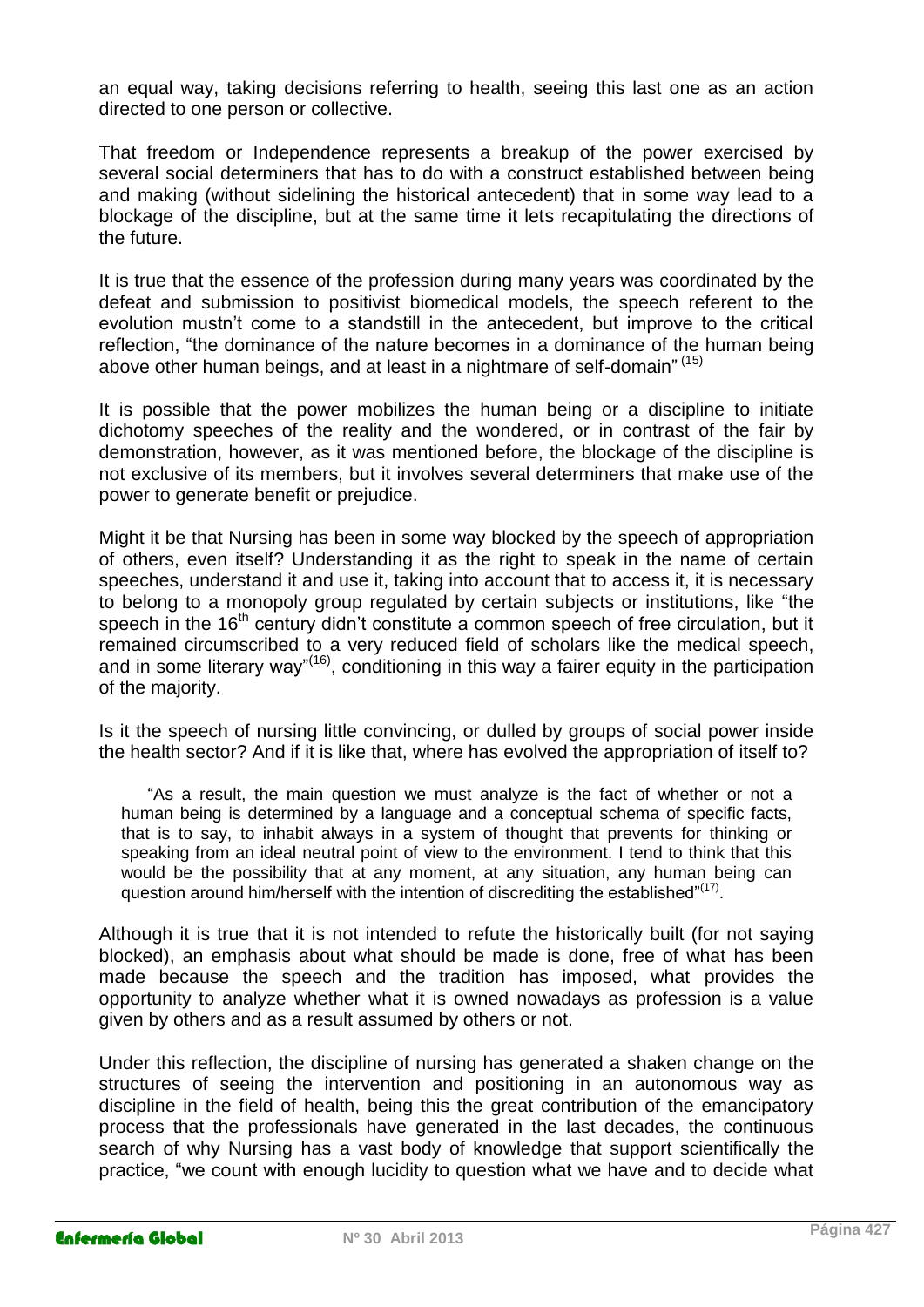do we aspire to. These reflections bring us to the hypothesis that the human being is not someone absolutely ignorant, but in some way he must know and recognize the ideal, in the less sense of representing at any moment what he/she wants to become"<sup>(17)</sup>.

#### **Application of the emancipation in the labor field of Nursing**

Nursing has been participant of the central attention, focused on the power of the connoisseurs (wise of the field) with rigid addressing about the decisions that those with less knowledge (users), under positivist lineament (biologists) controlled by a categorical paradigm, far from the sensitivity and reality of those who take part.

It is by means of the analysis of situations like the previous described, that it has been intended to modify the models of attention of Nursing focused on fairer and of interaction conditions, with a high responsibility in the participation of the diverse social sectors that involve a collective construct and that in some way they affect negatively or positively the results of the people's health conditions.

This participation necessarily entails a redistribution of the power and resources among those that take the decisions in health, because if they open spaces of social participation the health personnel loses its dominant hegemony in the resolution of needs in health and it becomes a collective consensus. From this concept the person is visualized as a receptor of the services and opinions about the received attention and a shared participation regarding health conditions are expected<sup> $(18)$ </sup> eliminating the marked model of attention "focused on the illness, individual practice, hegemony of the hospital attention and the intensive use of technologies unable of interfere in an efficient way about an important part of the mortality determinants, the incapacity and the illness<sup>"(19)</sup>, involving the boarding of the several social determiners of the health and an active role of the community instances.

This implies the activation on the half of the Nursing of processes of action and shared interaction with the users, a higher delegation of responsibility to themselves in the decisions making, in the several fields that the professionals of Nursing perform.

To promote the social participation in a care level, it is suggested that first must be entry doors to the health systems, where the citizen can implicate in the decision making <sup>(19)</sup>. Another element is the access to the information, taking these as the mechanisms that the population uses to know the services that are given, their rights, prices and the quality of the offered. It must be taken into account that people would be participants if they consider that their actions affect to the results and a benefit would be achieved.

In the case of Nursing, the previous implies an ethic act, where as a product of justice and autonomy, the opinion and active participation of the beneficiary of the service must be taken into account, understanding the participation as a way of intervention that together with the people drive to strategies to improve the health of the individuals, to get over the illness or even to prevent it.

#### **Curriculums of Nursing under an emancipatory approach**

"It can be observed that the new roles of the politics in Latin America propose the rebuilding of the political power since the free and participative citizen's practice. Beyond the hegemonic ideologies of the classes and sectors of power, it is required a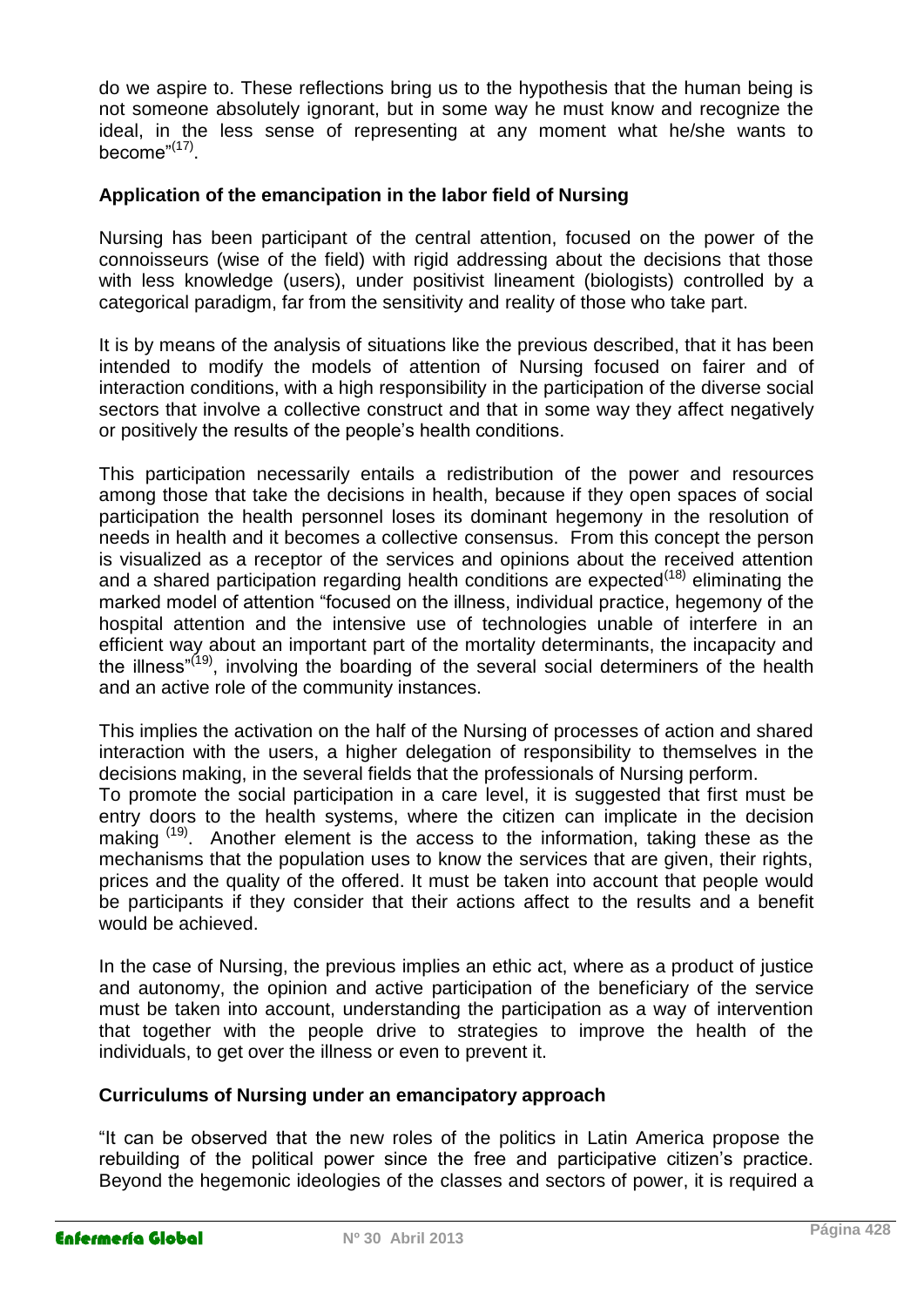society that really recognizes the plurality and diversity of its social knitting, as a principle of advance for programs of citizenship that lead assuming and reaching an agreement regarding differences"<sup>(14)</sup>, so generating or developing strengths of production make possible to reduce the pressure of the institutional frame and to change the basis of a obedience towards the culture, a rational basis<sup>(20)</sup>, this condition isn't exclusive of the process of formation at a University level, taking into account that " as the man has a vision of his educational practice about the reality, it is used for the intentions of the intellectual domination, without power, or he can spread out an emancipatory action in the academic context" $(21)$ , then the education exercises a fundamental axis in the process of intellectual and attitudinal formation of the individuals that attend to requests of Higher Education, as far as the University should answer to the contextualization of the social systems, orientating its educative proposals towards the necessities of the individuals, with curriculums that by means of "reviews or changes that determine a profile of formation and assignation in the social structure. In this sense, it is built as a political educative space and not as merely technical and pedagogical, for instance, the decisions regarding the way of organization of the contents or the strategies of teaching- even though they are technical- have a political sense, they involve beyond the methodology a social positioning"<sup>(22)</sup>.

Añorga, quoted by Amaro explains that every curricular plan is composed by several dimensions: "the philosophical (it defines the proposed ideals and the goals that orientate the formative tasks of the educative process), social (it locates the curriculum inside a national and international reality), educational psychology (it recognizes the integrity of the human being and the necessity of the reflection and the dialogue), methodological (it orientates the viable way for learning and it characterizes the interaction between students and teachers, among them and their environment), technological (it defines the ways and processes that are used to achieve the aims and goals at the university in the educative process), and communicational (it considers the education not as a system of influences that has as an end the socialization of people, since the interests and values of a society, in a determinate context that lets sharing emotions, questions and reflections, to develop the capacity of logical thinking and to organize actions to transform the reality)"<sup>(23)</sup>.

The curriculums of Nursing, from the critical theory could guide the pedagogical discursive reencounter keeping the emancipatory ideas of the transcendental subject, the realization between objectivity and rationality, the not coincidence between the being and the reasoning, as much as the reasoning and its opposite principle  $(21)$ .

""The pedagogical discursive reencounter doesn't mean the end of the history, it means the search of how the meta-stories of domination in relation to teacher-students were unfolded, and to which the rationality obeyed" $(21)$ , being this the true challenge to the conformation of educative models of Nursing, that delete the dominant pattern of the teachers (me expert), exercised traditionally towards the students (not experts) a way of "violence towards its fellow men in formation with the aim of maintaining a professional standard and reaching the so desired recognition, in the context of a competitive and voracious market, and of an exercise in conflict of multifactorial roles" $^{(24)}$ .

Then, "Nursing requires teachers highly qualified to promote the autonomous learning of its students, the same that would originate graduates concerned with their selfeducation, in a way that as a professional group they assume a protagonist role in the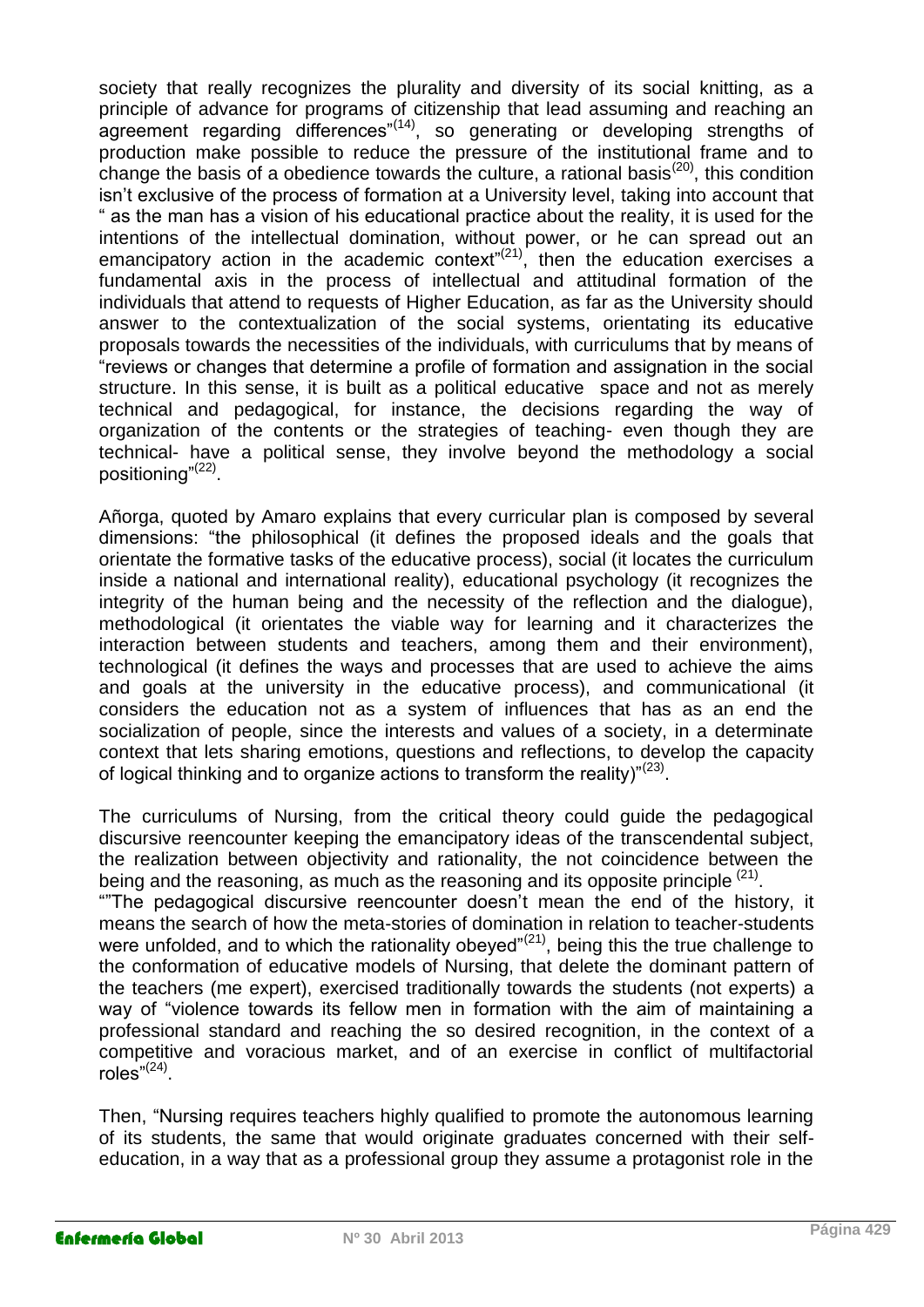development of humanity, and they learn from the classroom to create and participate in a more human, equality and responsible world" (25).

The problems live nowadays in the fact that majority of the curriculums of Nursing have a structure that consists of a series of steps that start since the basic sciences, to the practice, what implies a hierarchy of roles of those who possess the knowledge, driving to a subordination of those who are closer in the practice, the ones who are in the production of knowledge  $(26)$ , then it can be appreciated that the majority of the quantitative distribution of the nursing curriculums are focused on the preparation of people under a mainly assistant approach  $(27)$  and under a research support because of the surcharge assigned to the diverse mechanist practices.

In Latin America the transformation "… it can't be limited to appeal to ways of investigation commonly accepted as it was made in cases of technical and practical interest. It is not enough to sound out the foundations of established disciplines, but it is necessary to board in epistemological reflections as propaedeutic to formulate a new conception of social and philosophical research" (20).

Equally, in the curriculums of Nursing the research lets the formulation of answers to different problems of social nature that by means of the use of reflective strategies and critical analysis penetrates the sensitivity of those that want to know about the studied. In this sense, the use of qualitative strategies, focused on the cultural competence as an applied knowledge to Nursing would be one of the most significant research topics in the next years, condition that the quantitative research hasn't had in these aspects  $(28)$ , however, more than a distancing of both positions (quantitative-qualitative), it must be implemented a complementarity among them to improve the answers to some questions.

What it is necessary is the understanding that leads to the emancipation regarding the research, as its boarding is orientated towards the reality of people, generating an approach that lets identifying the realities of those who live them, aspects which are necessarily involved in the formation of professionals in Nursing that "empower to use and develop resources for learning in agreement with the current requirements of the society, taking profit of the scientific technological activity and employing propitious environments for the individual growth of the students and the academic development, promoting a professional active, creative and questioning formation"<sup>(29)</sup>

The qualitative research (without minimizing importance to the quantitative) represents an adequate tool to reach true answers to an ideal of active participation on the half of the person who researches and those who participate in itself, being inside it the research- action a way of "making clear that certain existent distances between theory and practice can't be exceeded while the contextual factors are not modified. In this case, the research action can come from the reflection about the political strategies that drive to the modification of the "system" in a way that the education action can be possible" <sup>(30)</sup>

The articulation between a curriculum that lets the students developing a critical and reflective thinking, based on the importance of setting strategies that generate analysis of real problems, together with the teaching of models of research under the same approach, consolidates the compromise that Nursing has assumed for a long time with the society: the configuration of health strategies that promote the people to take decisions regarding their own health, and a multidimensional comprehension of them.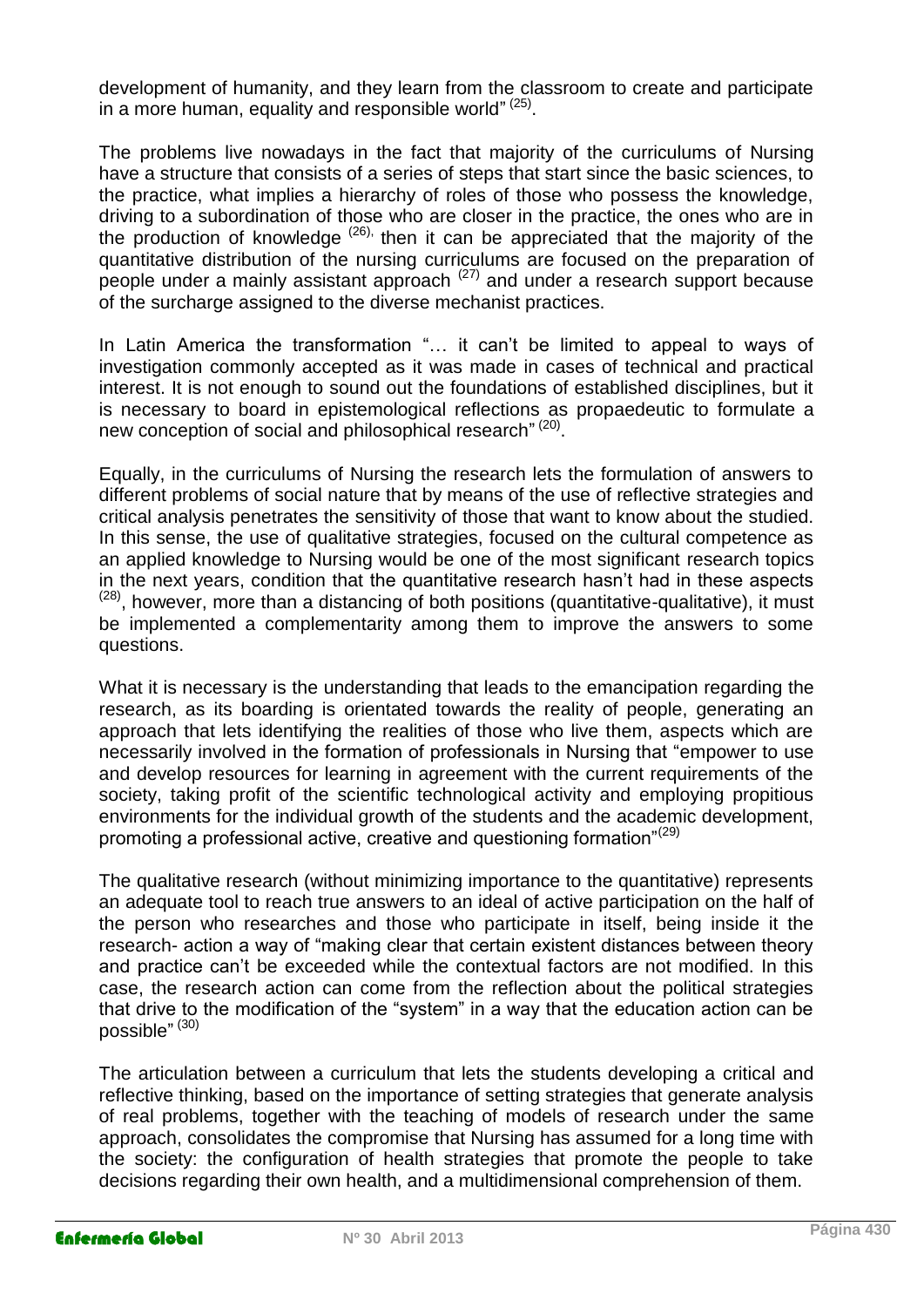#### **CONCLUSIONS**

The emancipating paradigm, as a way of reflection and criticism to the traditional exercised power, proposes measures of social and justice participation, putting down roots in important ethical remains in the acts of humans. In the specific case of Nursing, this emancipating process is reoriented to the traditionally vision dragged in the essence of being and making, so the opening to the reflective thinking lets modifying the way in which the profession is positioned towards its role, it offers intervention and prepares the future nurses.

The autonomy in Nursing as a way of disciplinary Independence represents an important step, product of the analysis of those nurses that thought about the dominant models that came from the traditional patriarchy and positivism, favoring in a fair way acting based on the scientific knowledge that the profession has evolved in the last years. It is like that the autonomy of Nursing isn't anything else that the answer supported by the social models exercised traditionally by dominant structures of the power, justified in the absolute knowledge of just some.

It is a product of the process of the reflective analysis of what Nursing is and makes, that arose from the necessity of modifying the way in which it is given assistance to the populations or individuals that need the health services, reorienting the thinking towards the breaking of nurses dominant of knowledge against individuals who lacked it, and to formulate then health mechanisms where the users represent active beings of their own health, and as a result the intervention becomes of reductionist open models and social interaction.

The achievements in the discipline of Nursing, product of the emancipation as a reflective way, also match up the academic field, as they support the curriculums with learning strategies that make easier to the students a critical analysis towards the diverse problems boarding, generating a shared knowledge from the individual knowledge to the collective knowledge, where the teacher represents an accompany during the process.

In the same way, the emancipating positioning has let orientating the research from the academy under less quantum models of the human being, and it has generated an opening towards the approach and participation of those who possess a given problem and that needs to be boarded.

#### **REFERENCES**

1.- Durán de Villalobos, M. La ciencia, la ética y el arte de enfermería a partir del conocimiento personal. Rev Aquichan. 2005; 5(1): 86-95.

2.- De la Cuesta, B. *La investigación cualitativa y el desarrollo del conocimiento de enfermería*. Texto Contexto Enferm, 2010; 19(4): 762-6.

3.- Polit D, Hungler B. Investigación Científica en Ciencias de la Salud*.* (6ta Ed). México: Mc Graw-Hill; 2000.

4.- Guba E, Lincol Y. Paradigmas en competencia en la investigación cualitativa. Denman C, Haro J.(comps.). Por los rincones. Antología de métodos cualitativos en la investigación social. El Colegio de Sonora. Hermosillo, Sonora, México. 2002; 113-45.

5. – Chinn P , Kramer M. Integrated Theory and Knowledge Development in Nursing. 7<sup>th</sup> Edicion. USA: Mosby. Citado por Polchert J. (2008) The leading Edge. Delta Gamma Chapter of Sigma Theta Tae Internacional at Marquette University.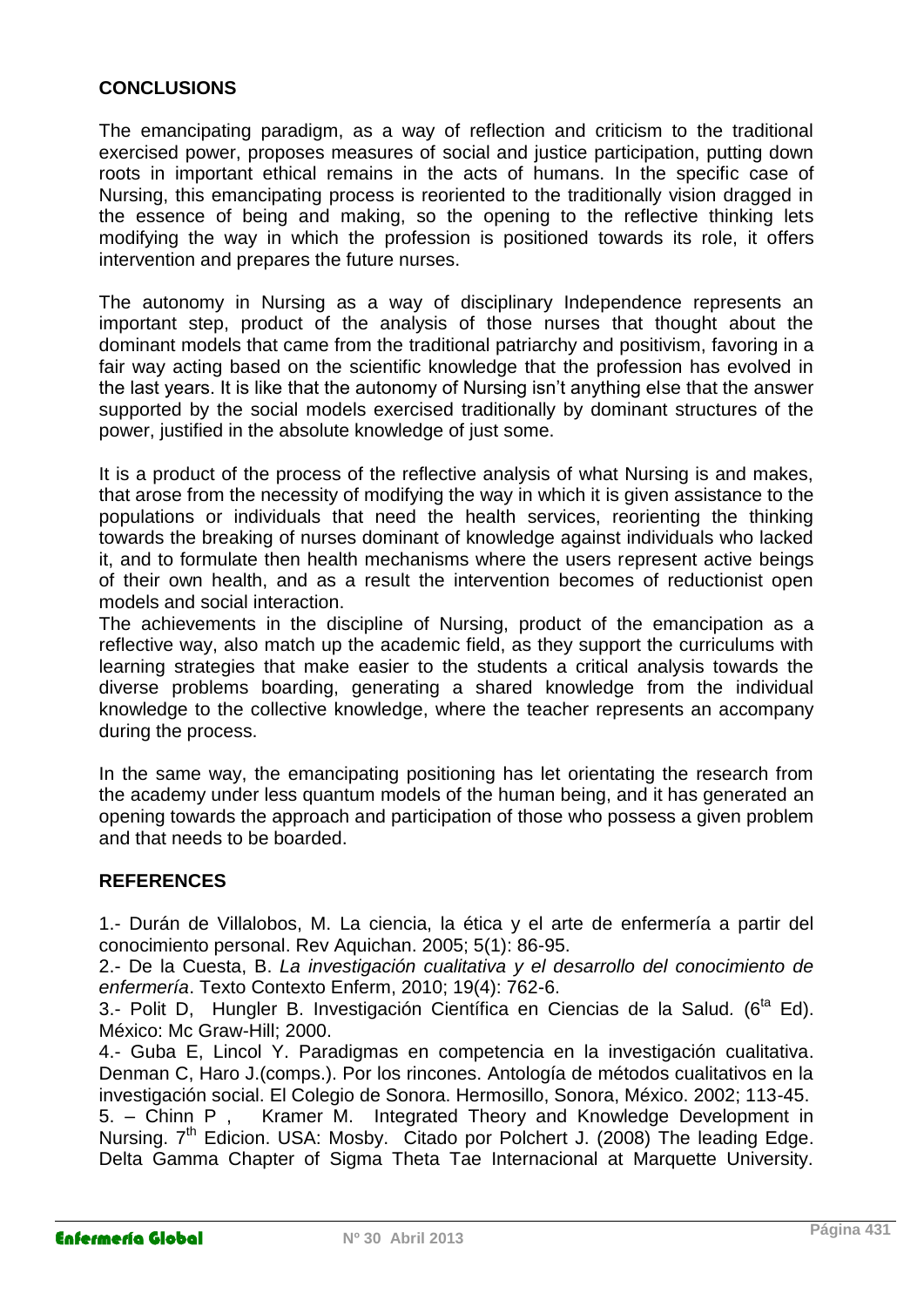Winter Edition, [en línea]. Recuperado el 1 de Julio del 2011, de: <http://www.deltagammastti.org/docs/leadingedge0108.pdf>

6.- Carretero A. Jürgen Habermans y la primera Teoría Crítica: encuentros y desencuentros. Cinta de Moebio. 2006; 27:11-26.

7.- Villalobos M. Ciencia Social como Crítica Social. La revolución epistemológica de Karl Max.1<sup>era</sup> Ed. Santiago de Chile: LOM; 2010.

8.- Del Valle N. Justicia, teología y teoría crítica en la obra tardía de Max Horkheimer. Alpha Osorno. 2010; 31:55-67.

9. - King B. (cb.king.atverizon.net) Mertens and Emancipatory Paradig. 2004. Correo electrónico enviado a: gdemetrionatmsn.com. Recuperado el 28 de Junio del 2011, de:<http://lists.literacytent.org/pipermail/aaace-nla/2004/001214.html>

10.- Martínez M. Epistemología Feminista y Postmodernidad. Cinta de Moebio. 2003; 16: sin número de páginas.

11.- Vejarano M. Comp. La investigación participativa en América Latina. Antología. [internet]. Pátzcuaro, Michoacán, México: Biblioteca Digital; 1983. [Consultado el 27 de Junio del 2011] Disponible en: http://tariacuri.crefal.edu.mx/crefal/crefal2011/

12.- Valdés G. Hacia un nuevo paradigma de articulación (no tramposo) de las demandas emancipatorias. Utopía y praxis latinoamericana. 2001; 6 (14):48-57.

13.- Díaz Z, Márquez, A. Características emancipadoras de los nuevos roles de la política en América Latina. 2009; 24 (24): 163-78.

14.- Habermas J. Habermas y la modernidad. Cátedra*.* Colección Teorema. 4ta. Edición. Madrid: España; 1999.

15.- Albano A. Michael Focaoult. Glosario epistemológico. Editorial Quadrata. Buenos Aires: Argentina; 2007.

16.- Miller N, Salazar R, Valdés G. Paradigmas emancipatorios y movimientos sociales en América Latina. Grupo América Latina: Filosofía social y Axiología (GALFISA) del instituto de filosofía de la Habana; 2006.

17.- Vásquez M, Siqueira E, Kruze I, Da Silva A, Leite I. Los procesos de reforma y la participación social en salud en América Latina. Gaceta Sanitaria. 2002; 16 (1): 30-8.

18.- Martín M, Ponte C, Sánchez M. Participación social y orientación comunitaria en los servicios de salud. Gac Sanit. 2006; 20 (1): 192-202.

19.- Mc Carthy, T. La teoría Crítica de Jurgen Habermas. 4ta. Edición. España: Editorial Tecno; 2002.

20.- Calzadilla P. La Universidad y la emancipación histórica del sujeto racional en la ética de la posmodernidad. Investigación y Posgrado. 2006; 21 (2): 269-86.

21.- De Stefano O. Apuntes para innovaciones curriculares en el nivel universitario. Universidades. 2004; 27: 15-19.

23.- Amaro M. Un nuevo paradigma para la Universidad Nueva. Revista Cubana Habanera de Ciencias Médicas. 2010; 9 (1): 116-26.

24.- Ayala-Valenzuela R. Biiopoder: el poder y la violencia en la formación de profesionales de enfermería. Educación Médica. 2008; 11 (3):125-129.

25.- Cerezo A, Hernández J. Formando docentes. Una experiencia desde el constructivismo. Aquichan. 2008; 8 (1): 64-73.

26.- Medina J, Castillo S. La enseñanza de la Enfermería como una práctica reflexiva. Texto Contexto Enferm. 2006; 15 (2):303-11.

27. – López J, Sánchez L. Aproximación reflexiva y analítica sobre la formación permanente para docentes de la disciplina enfermera. Educare 21: enseñando a cuidar. Sin año; 1 -13.

28.- Lillo C, Vizcaya M, Domínguez S, Galao M. Metodología cualitativa.

Investigación cualitativa en enfermería y competencia cultural. Index de Enfermería. 2004; 13 (44-45):47-50.